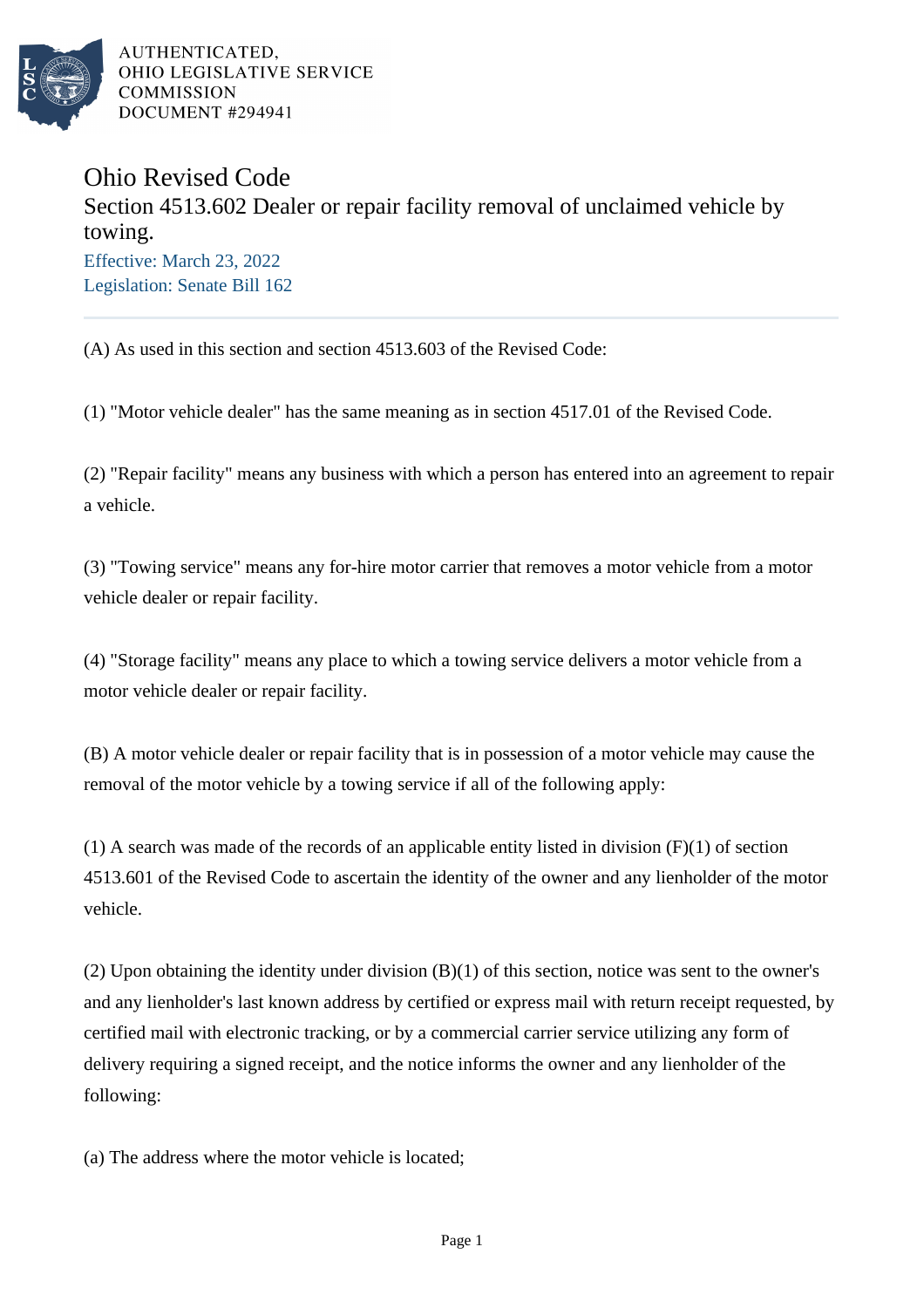

AUTHENTICATED. OHIO LEGISLATIVE SERVICE **COMMISSION** DOCUMENT #294941

(b) That the motor vehicle dealer or repair facility will cause the vehicle to be towed if not claimed within fourteen calendar days after either the date the notice was received or the date the motor vehicle dealer or repair facility receives notification that delivery was not possible;

(c) That a towing service that removes the motor vehicle or a storage facility that stores the motor vehicle may obtain title to it under section 4513.603 of the Revised Code.

(3) The motor vehicle has been left unclaimed for fourteen days after one of the following:

(a) The date the notice sent under division (B)(2) of this section was received, as evidenced by a receipt signed by any person;

(b) The date the motor vehicle dealer or repair facility received notification that the delivery of the notice sent under division (B)(2) of this section was not possible.

The procedure described in division (B) of this section applies regardless of who leaves the motor vehicle on the motor vehicle dealer's property or the repair facility's property.

(C) A motor vehicle owner's or lienholder's failure to remove the vehicle from the property within the time period specified in division (B)(3) of this section constitutes consent to all of the following:

(1) The motor vehicle's removal and storage;

(2) The payment of any charges incurred for the removal and storage of the motor vehicle;

(3) The right of a towing service that removes the motor vehicle or storage facility that stores the motor vehicle to obtain title to the motor vehicle under section 4513.603 of the Revised Code.

(D) After a motor vehicle has been removed by a towing service, a motor vehicle owner or lienholder may reclaim the motor vehicle from the towing service or storage facility that is in possession of the motor vehicle if all of the following apply: